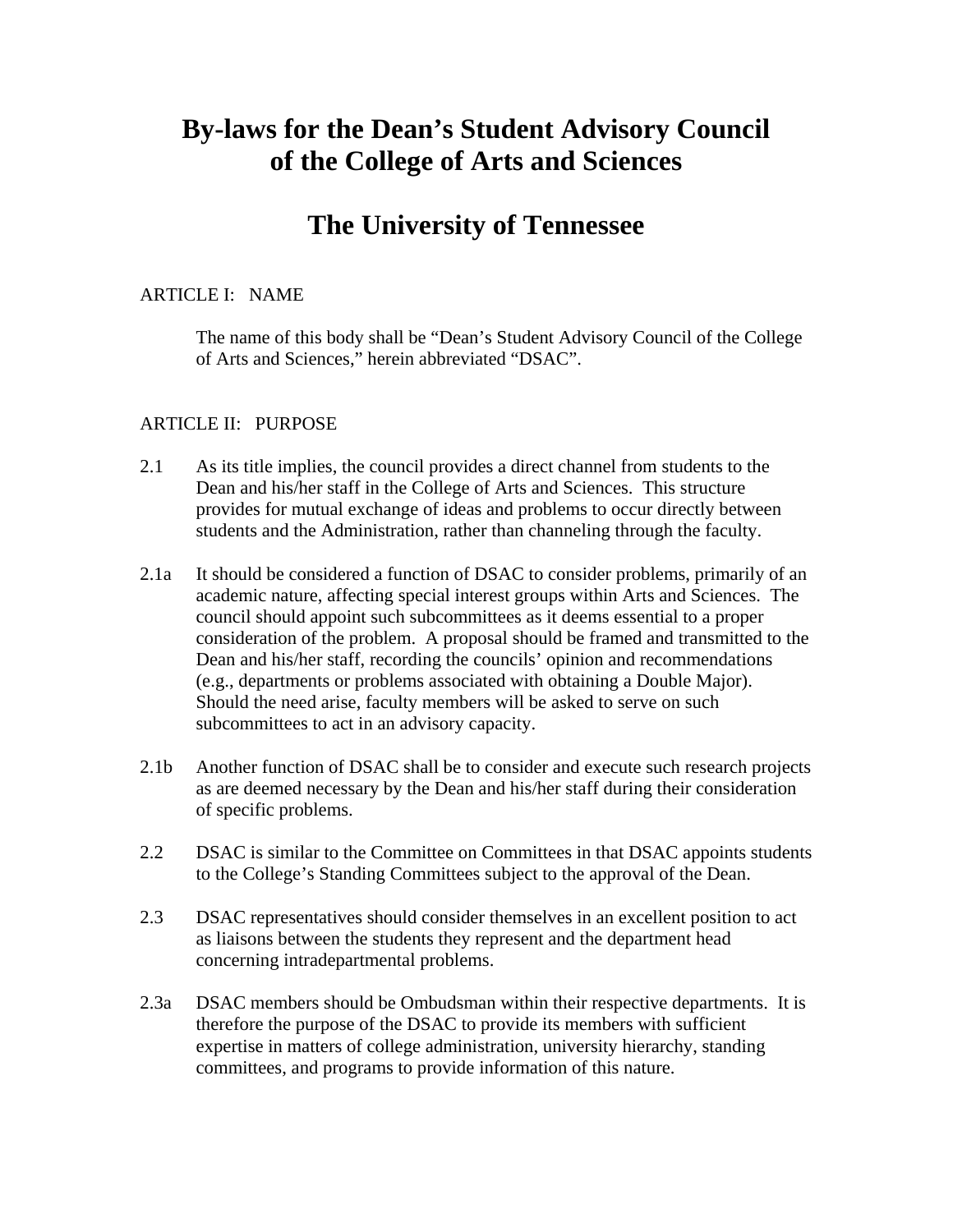- 2.4 In regard to additional student representation on Divisional Committees: for each department in a division not represented by one of the voting members, one of the two representatives of that department to the DSAC shall be selected to serve in an advisory position on the divisional committee. The names of the selected advisory students will be submitted in the fall to both the Committee on Committees and the student representatives on the divisional committee concerned. Upon approval by the committee to which they are selected, they will act in an advisory capacity as the need arises.
- 2.5 Members shall attend the Student Coordinating Council (SCC), Faculty Senate, Undergraduate Council, and other such groups, which deal with matters considered germane to DSAC's activities.

#### ARTICLE III: MEMBERSHIP AND MEETINGS

- 3.1 DSAC is a non-elected organization selected intradepartmentally. Each department will have two full representatives who are responsible for having their department represented at all meetings. Both may attend or they may alternate, whichever they prefer. If, however, the department has no representatives attending for two consecutive meetings during a semester, the representative and department head will be contacted informing them of the absence.
- 3.2 DSAC members shall be appointed in the spring semester by the department head prior to the first full academic year in which they will serve. It is suggested that one member be selected for a two-year term to add continuity to the DSAC's organization.
- 3.3 Each DSAC member should attend at least two meetings per semester. If, for some reason attendance of this frequency is impossible during a particular period, arrangements should be made with the department head for a temporary substitution.
- 3.4 The basic meeting days should be established during the first meeting of each semester by the DSAC members. It is suggested that one meeting per month be held under normal work loads. A further functional concept which has, in the past, proven helpful is the alternation of meeting days during the month to allow all members equal opportunity for attendance (e.g., alternating Tuesday and Wednesday nights).
- 3.5 These meetings shall be open to all interested persons.

### ARTICLE IV: OFFICERS

4.1 President/Vice-President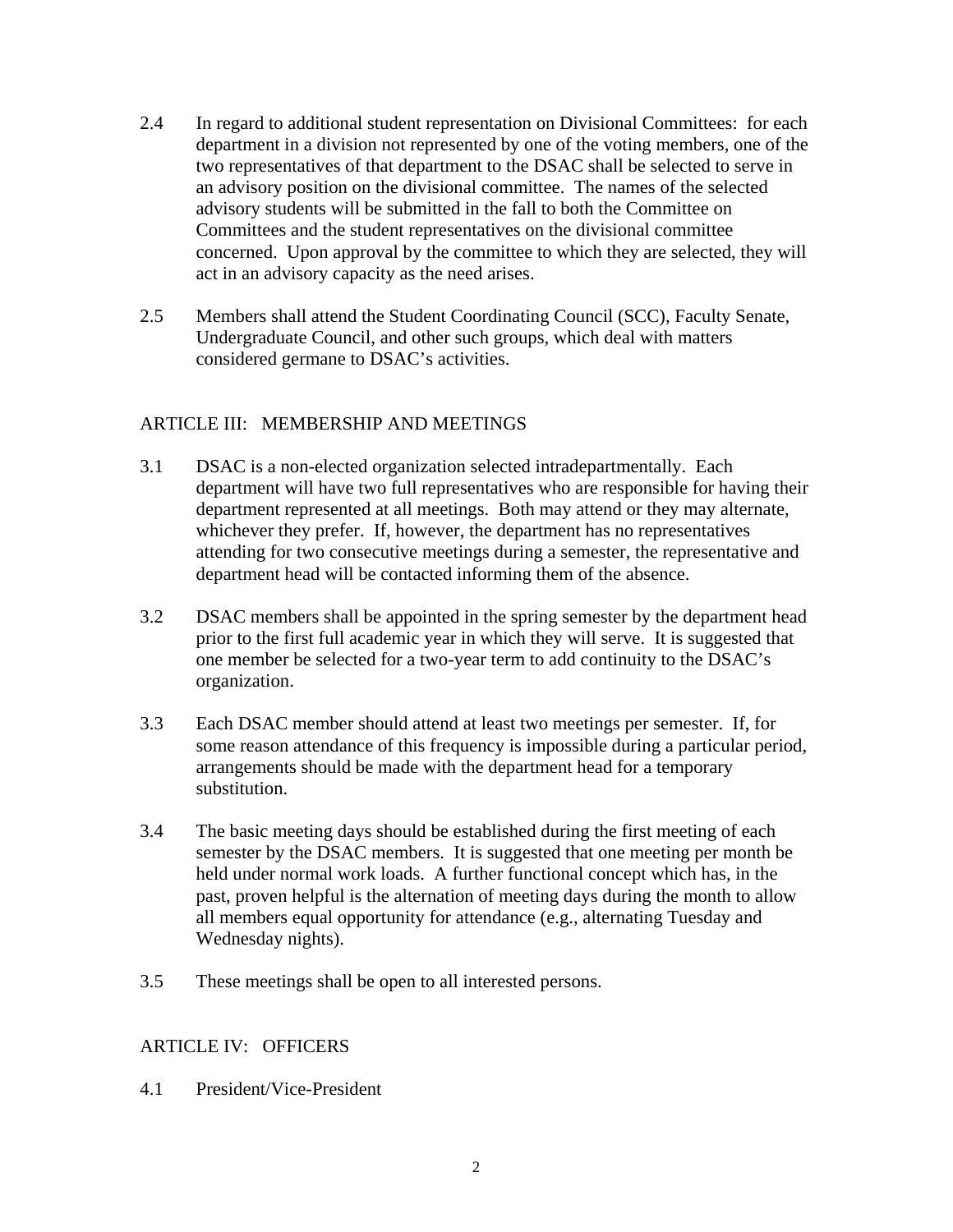DSAC shall have a President and Vice-President who share the responsibility and work of the offices. The President, as titled, shall have ultimate administrative authority. The Vice-President shall aid the President and shall have ultimate administrative authority in the President's absence. In addition, the Vice-President should be a member serving the first year of a two-year term if at all possible. In the second year of the two-year term, the Vice-President will ascend to the Presidency. This will allow smooth transition of leadership from year to year. The President's and Vice-President's duties are primarily those of coordination and may be summarized as follows:

- (1) to plan, organize, and moderate the scheduled meetings of the council;
- (2) to set up such subcommittees as are deemed essential in accomplishing the purposes outlined in ARTICLE II; and
- (3) to function as the DSAC's representatives and spokespersons to the Committee on Committees (see 2.4).
- 4.1a During the spring semester, the incumbent President will hold elections for the following year's Vice-President and Secretary (and President, if the incumbent Vice-President will not be returning).

#### 4.2 SECRETARY

The secretary of the DSAC shall record all the minutes for the council and see to their reproduction before the next meeting. The secretary shall also keep roll and correspond with the department heads concerning non-attending members.

#### 4.3 WEBMASTER

The Webmaster is responsible for maintaining the DSAC website. They will appoint the chair of the Internal Communication Committee. In the absence of a capable webmaster, the President, Vice-President, and Secretary will assume responsibility for the website.

#### ARTICLE V: INTERNAL STANDING COMMITTEES

#### 5.1 PUBLICITY

This committee is charged with public relation (letters to newspapers, etc.) and with the placing of announcements of upcoming meetings in the school newspaper and the "Student@Tennessee" e-newsletter.

#### 5.2 INTERNAL COMMUNICATION